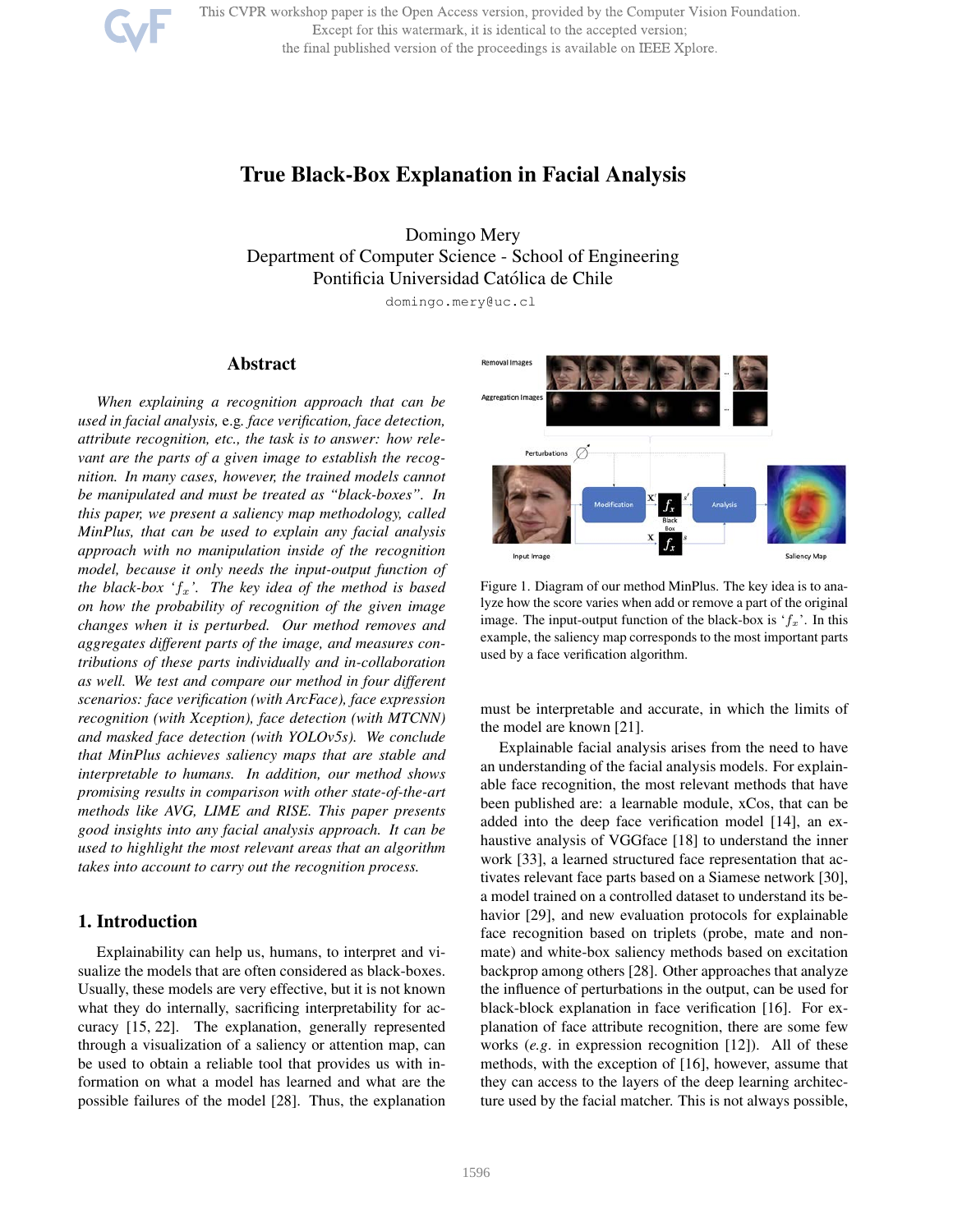especially in commercial software.

More in general, several saliency map approaches have been proposed in the last years as explanations of deep learning networks [3]. We distinguish the following ones: a method that modifies the network with a feedback loop to infer the activation status of hidden layers [5]; methods based on the gradient of the class signal with respect to the input image (Gradient-based attribution and Grad-CAM) [1, 24–26, 34]; trained saliency models [7, 13]; a method that prunes the neural network in order to keep those neurons that contribute to the prediction [11]; methods based on top-down and bottom-up information that estimates the winning probability of each neuron of the model (Excitation Backprop) [6, 31]. All of them, however, require the intrinsic model structure to manipulate or observe the outputs of model layers. This is not always available, or often needs specialized knowledge of how the network has been designed. On the other hand, there are general methods that do not require to manipulate the network architecture. In this family of true black-box explanation approaches, we find LIME [23] that uses a random selection of superpixels and a linear decision model; RISE [19] and D-RISE [20] that analyze the response of the model when the input is sampled randomly with square patches; and methods based on perturbed input images that maximally affect the output [9, 10, 27]. These models have been tested mainly on object detection problems.

In this paper, we present a general approach to explain facial analysis algorithms using a true black-box method without accessing the internal structure of the recognition model. This method can be used in any facial analysis algorithm: face verification, face recognition, face detection, face attribute recognition (*e.g*. expressions, gender, age, etc.) and others like masked face detection.

Our method takes into account the importance of selective face areas (that has been already studied in the past, *e.g*. [4]). In our approach, we only need a score function '*fx*' of the black-box, as shown in Figure 1, that gives the probability that an input image X is (or contains) *something*. Thus, the method can be applied to any method, not only CNNs.

Our proposed general approach is based on the ideas of the methodology that was originally developed in [16] for face verification only, where six different saliency maps have been proposed for explaining face verification:  $S_0^-$ ,  $S_0^+$ ,  $S_1^-$ ,  $S_1^+$ , SEQ (a sequential combination of the first two ones) and AVG (an average of the first four ones). The key idea of the first four saliency maps is to analyze what happens with the face comparison score when removing (methods with minus '-':  $S_0^-$  or  $S_1^-$ ) or aggregating (methods with minus '+':  $S_0^+$  or  $S_1^+$ ) relevant parts of the image. The index '0' (methods  $S_0^-$  or  $S_0^+$ ) means the operation is performed in a grid manner by evaluating the perturbation when only

a single part of the image is removed or aggregated. The index '1' (methods  $S_1^-$  or  $S_1^+$ ) means the operation is performed iteratively by removing or aggregating the most relevant part in each iteration until a maximal number of iteration is achieved or the delta in the comparison score is low enough. The authors in [16] reported that the best performance has been achieved by saliency map AVG, *i.e*. an average of the first four saliency maps  $S_0^-, S_0^+, S_1^-, S_1^+$ .

Our proposed method, called MinPlus, is based on the same idea of AVG [16] that takes into account the removal and aggregation of relevant parts of the image to analyze the perturbations, however, the main differences between Min-Plus and AVG are: *i)* the way the first four saliency maps are computed, *ii)* the way they are combined, and *iii)* finally, our method MinPlus can be used to explain any facial analysis tasks (on the contrary, AVG was developed for face verification only). Details are given in Section 2.

The main contributions of the paper are the following three:

*•* A general agnostic methodology that can be used to explain any facial analysis algorithm based on the definition of a function '*fx*' for verification, attribute recognition or detection.

*•* Explanations of facial analysis algorithms in four scenarios: face verification, face attribute recognition, face detection and masked face detection.

• An objective metric to explain face detection methods that compares the saliency maps with the detected bounding boxes. Thus, subjective evaluation can be avoided.

## 2. Our Method: MinPlus

Now, we present our general method that can be used to explain any recognition approach. The only function we need from the recognition approach is the black-box function:

$$
f_x(\mathbf{X}) = s \tag{1}
$$

*i.e*. a function that computes a score '*s*' of input image X. Details of how to define this function are given in subsection 2.1. Using the key idea of how  $f_x(\mathbf{X})$  changes when replacing  $X$  by  $X'$  (see Figure 1), our general approach analyzes what happens when we remove or aggregate a region of the image  $X$ . In following subsections (2.2 and 2.3), we explain, the removal and the aggregation strategies, and how we can combine them (subsection 2.4). We call this method MinPlus for a combination of removing (Minus) and adding (Plus).

# 2.1. Score function *f<sup>x</sup>* of the Black-Box

The score function can be understood as a probability that **X** is (or has) *something*. For instance,  $f_x$  can be defined as: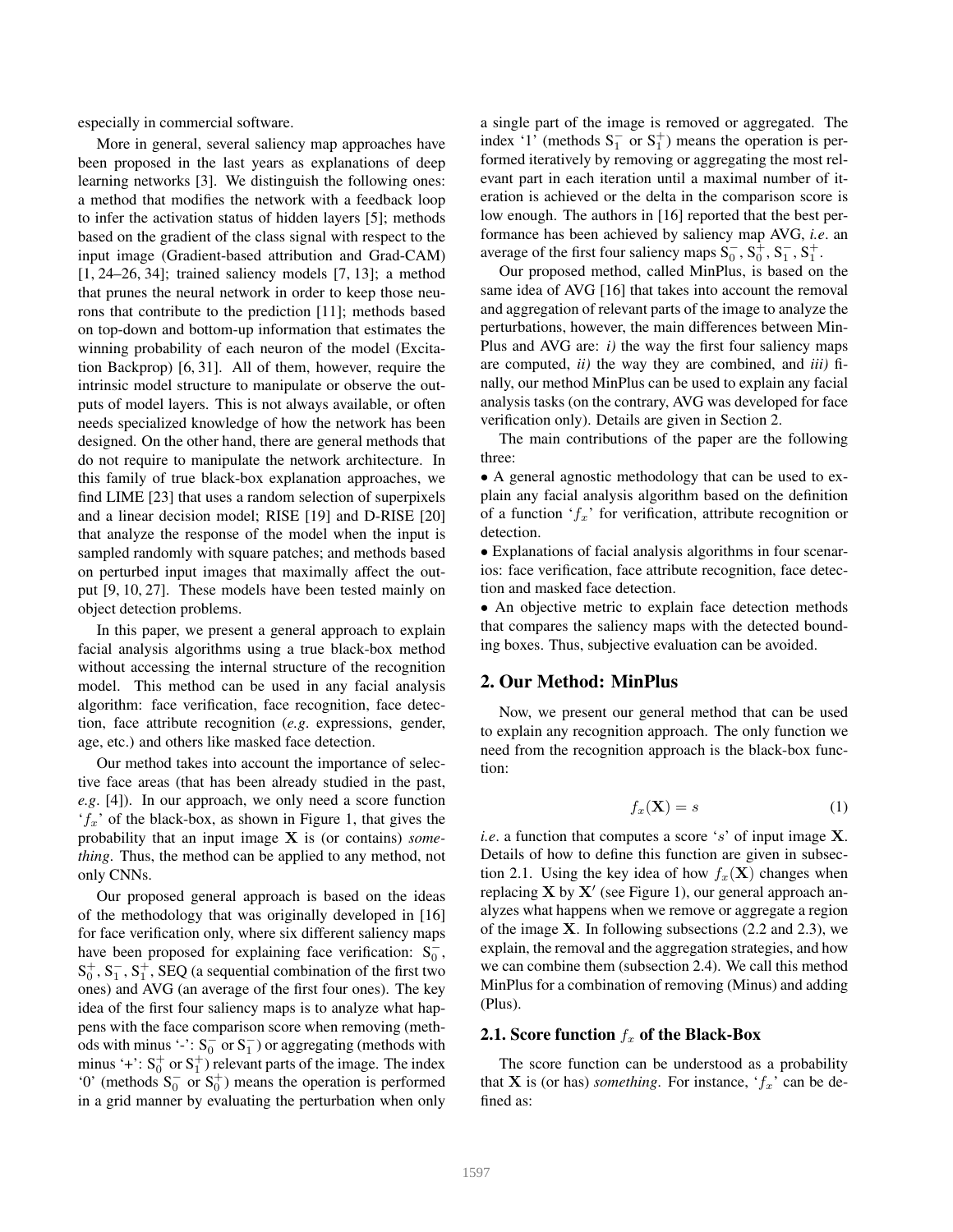- the probability that the face in image  $X$  is the same that the face in another image, *e.g*. Y,
- the probability that the expression of the face in image  $X$  is happy,
- the probability that a face is detected in image  $X$ ,
- the probability that the face in image **X** wears a mask.

We distinguish three kind of score functions that can be used in facial analysis:

1. Verification: In face verification, the aim is to validate the identification of a probe face image  $X$  against a gallery face image Y. Using an embedding function '*fe*', *i.e*. from ArcFace [8], a unit vector is computed for each image as  $\mathbf{x} = f_e(\mathbf{X})$  and  $\mathbf{y} = f_e(\mathbf{Y})$  respectively. The score function is computed as the dot product of the embeddings:  $\langle x, y \rangle$ . Thus, the score function, known as comparison  $score<sup>1</sup>$ , is defined by:

$$
f_x(\mathbf{X}) = \langle f_e(\mathbf{X}), f_e(\mathbf{Y}) \rangle.
$$
 (2)

In this case, the larger the score the higher the probability that faces  $X$  and  $Y$  belongs to the same person.

2. Attribute recognition: In attribute recognition, a unit vector  $x$  is extracted from a face image  $X$  using function  $f_a$ . Each element of  $x = f_a(X)$  gives the probability that a specific attribute (of a family of attributes) is present. A typical example is the expression recognition, where a 7-element vector is given for the seven universal expressions (angry, disgust, scared, happy, sad, surprised, neutral). Thus, the fourth element, *x*4, gives the probability that the face in image  $X$  is "happy". The score function must be computed for a specific attribute  $k$ ,  $e.g. k = 4$  for happiness in expression recognition. Another example can be gender recognition. Thus, the score function is computed as:

$$
f_x(\mathbf{X}) = f_a(\mathbf{X}, k). \tag{3}
$$

In this case, the larger the score the higher the probability that attribute  $k$  is present in face  $X$ .

3. Detection: For facial analysis, the detection can be used to detect faces in an image, to detect some kind of specific faces (*e.g*. people that are wearing masks), to detect some parts of the face (*e.g*. detection of the nose), etc. In detection, for a given input image X the output is a list '*L*' of detected objects, computed as  $L = f_d(\mathbf{X})$ . Each detected object is defined by:

- 'loc'– its localization (typically a bounding box)
- 'class' its category (a number that identifies its class),
- 'sc' its score that corresponds to the probability that the detected obtect belongs to the detected category.

For example, for the third detected object in the list *L* of image **X**, the score of that object is  $L(3, \text{sc})$ . To establish the score function we need *i)* a specific category and *ii)* a given location. That means, we can say that function score '*fx*' corresponds to

$$
f_x(\mathbf{X}) = L(\hat{k}, 'sc')
$$
 (4)

where  $L = f_d(\mathbf{X})$ , and  $\hat{k}$  is the number of the detected object that matches with the given category and the given location. If there is no match,  $f_x(\mathbf{X})=0$ . To establish if the location coincides, we can use the intersection over union criterium.

In this case, the larger the score the higher the probability that image  $X$  contains the defined object in the given location.

#### 2.2. Removal Strategy

In this subsection, we explain the removal strategy that analyzes the relevance of each region of an image by removing it. We define the modified face image as:

$$
\mathbf{X}'_{ij} = \mathbf{X} \circ (1 - G(\sigma, i, j)),\tag{5}
$$

that is a modified image, called  $X'_{ij}$  of the same size of  $X$ , that is computed as a pixel-wise multiplication of image  $X$ and a mask of the same size with values between 0 and 1, where the elements of the mask corresponds to an inverted Gaussian kernel of width  $\sigma$  centered in  $(i, j)$ . In this operation, we remove a circular region of **X** centered in  $(i, j)$ . Examples of these images are illustrated in Figure 1 (see 'Removal Images').

In this strategy, the removal is performed for a set of coordinates  $\{(i, j)\}$  distributed in a grid manner across the image by steps of *d* pixels. For each modified image, we define a saliency map value:

$$
H_0^-(i,j) = f_x(\mathbf{X}) - f_x(\mathbf{X}'_{ij}),
$$
 (6)

that means, the difference between the original score and the modified score. In this saliency map, the larger this difference the more relevant is the removed part. Algorithm 1 shows this approach.

<sup>&</sup>lt;sup>1</sup>We use the standard vocabulary given by ISO/IEC 2382-37:2017: "comparison score: measurement of similarity between biometric probe and biometric reference". See https://www.iso.org/obp/ui/ iso:std:iso-iec:2382:-37:ed-2:v1:en:term:3.5.7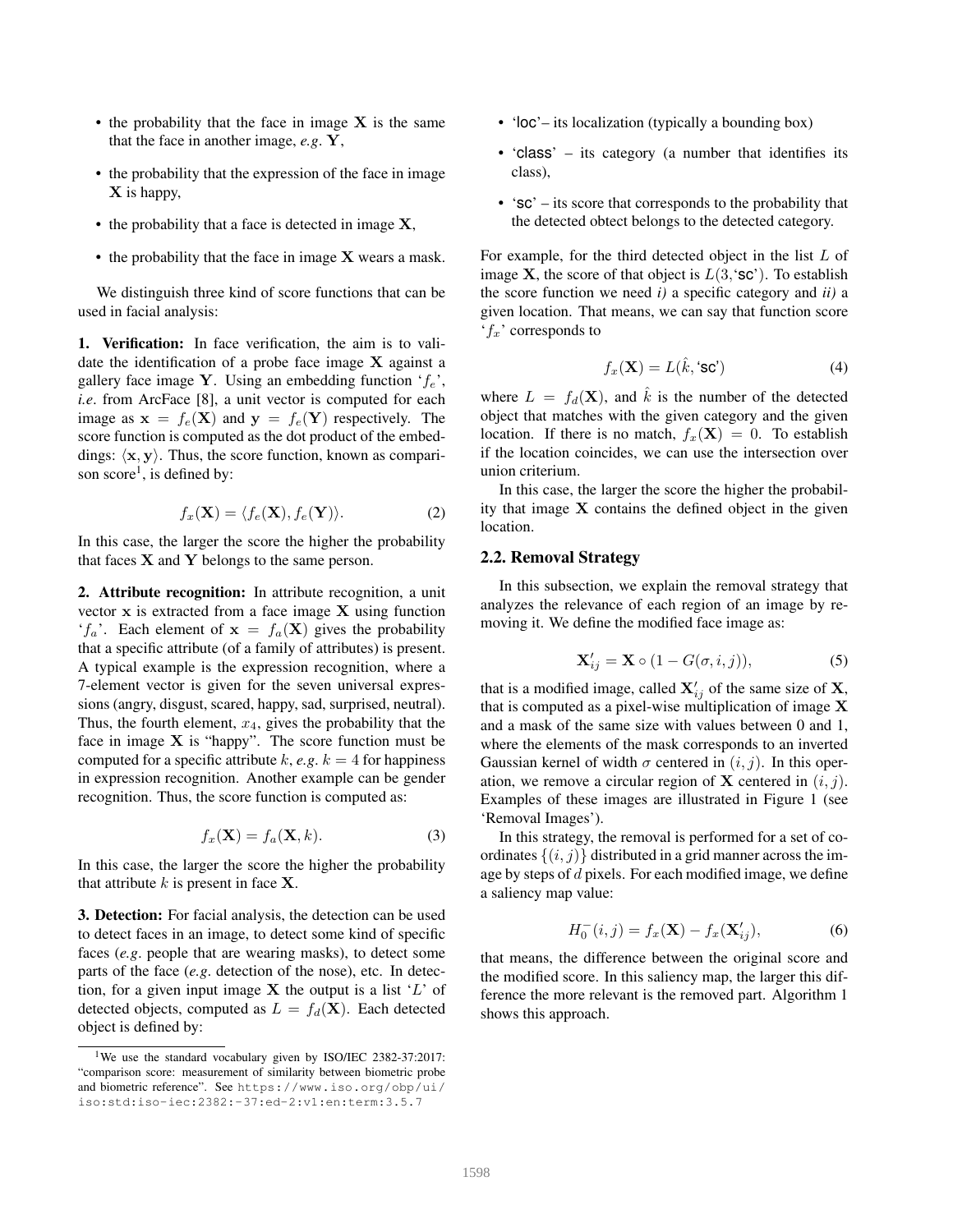| <b>Algorithm 1:</b> |  |  |
|---------------------|--|--|
|---------------------|--|--|

| - Single Removal Saliency Map ( $\mathbf{H}_{0}^{-}$ ) |                                                                      |                                                 |  |  |  |
|--------------------------------------------------------|----------------------------------------------------------------------|-------------------------------------------------|--|--|--|
|                                                        | $1:$ Input:                                                          |                                                 |  |  |  |
|                                                        | 2: <b>X</b> : Input image of $N \times M$ pixels                     |                                                 |  |  |  |
|                                                        | 3: $\sigma$ : Width of Gaussian mask                                 |                                                 |  |  |  |
|                                                        | 4: $d$ : Steps                                                       |                                                 |  |  |  |
|                                                        | 5: $f_x$ : Score function                                            |                                                 |  |  |  |
| 6 <sup>.</sup>                                         |                                                                      |                                                 |  |  |  |
|                                                        | 7: $\mathbf{H}_{0}^{-} \leftarrow$ zeros $(N, M)$                    | $\triangleright$ initialization of saliency map |  |  |  |
|                                                        | 8: $s_0 \leftarrow f_x(\mathbf{X})$                                  | $\triangleright$ initial score                  |  |  |  |
|                                                        | 9: for $i = 0 : d : N$ do                                            |                                                 |  |  |  |
| 10:                                                    | for $j=0:d:M$ do                                                     |                                                 |  |  |  |
| 11:                                                    | $\mathbf{X}'_{ij} \leftarrow \mathbf{X} \circ (1 - G(\sigma, i, j))$ | $\triangleright$ removal                        |  |  |  |
| 12:                                                    | $s' \leftarrow f_x(\mathbf{X}'_{ij})$                                |                                                 |  |  |  |
| 13:                                                    | $H_0^-(i,j) \leftarrow s_0 - s'$                                     |                                                 |  |  |  |
|                                                        |                                                                      |                                                 |  |  |  |
|                                                        | 14: <b>Output:</b>                                                   |                                                 |  |  |  |
|                                                        | 15: $H_0^-$                                                          | $\triangleright$ saliency map                   |  |  |  |

Algorithm 2 :

| - Accumulated Removal Saliency Map $(H_1^-)$                                                           |  |  |  |  |
|--------------------------------------------------------------------------------------------------------|--|--|--|--|
| $1:$ Input:                                                                                            |  |  |  |  |
| 2: <b>X</b> : Input image of $N \times M$ pixels                                                       |  |  |  |  |
| 3: $\sigma$ : Width of Gaussian mask                                                                   |  |  |  |  |
| 4: $d$ : Steps                                                                                         |  |  |  |  |
| : Minimal incremente allowed<br>5: $\theta$                                                            |  |  |  |  |
| 6: $t_{\text{max}}$ : Maximal number of iterations                                                     |  |  |  |  |
| 7: $f_x$ : Score function                                                                              |  |  |  |  |
| 8:                                                                                                     |  |  |  |  |
| 9: $\mathbf{H}_1^- \leftarrow \text{zeros}(N, M)$<br>$\triangleright$ initialization of saliency map   |  |  |  |  |
| 10: $\mathbf{X}_0 \leftarrow \mathbf{X}$<br>$\triangleright$ initial image                             |  |  |  |  |
| 11: $s_0 \leftarrow f_x(\mathbf{X}_0)$<br>$\triangleright$ initial score                               |  |  |  |  |
| 12: $t \leftarrow 0$<br>$\triangleright$ initialization of iteration counter                           |  |  |  |  |
| 13: $\Delta s \leftarrow 1$<br>$\triangleright$ initialization of difference of scores                 |  |  |  |  |
| 14: while $\Delta s > \theta$ and $t < t_{\text{max}}$ do                                              |  |  |  |  |
| $t \leftarrow t+1$<br>15:                                                                              |  |  |  |  |
| 16: $s_t \leftarrow 1$                                                                                 |  |  |  |  |
| 17: <b>for</b> $i = 0 : d : N$ <b>do</b>                                                               |  |  |  |  |
| for $j=0:d:M$ do<br>18:                                                                                |  |  |  |  |
| $\mathbf{X}'_{ij} \leftarrow \mathbf{X}_{t-1} \circ (1 - G(\sigma, i, j))$<br>$\triangleright$ removal |  |  |  |  |
| $s' \leftarrow f_x(\mathbf{X}'_{ii})$                                                                  |  |  |  |  |
| if $s' < s_t$ then                                                                                     |  |  |  |  |
| $s_t \leftarrow s'$                                                                                    |  |  |  |  |
| $(i^*, j^*) \leftarrow (i, j)$                                                                         |  |  |  |  |
| $\mathbf{X}_t \leftarrow \mathbf{X}_{ii}'$                                                             |  |  |  |  |
| $\Delta s \leftarrow s_{t-1} - s_t$                                                                    |  |  |  |  |
| $H_1^-(i^*,j^*) \leftarrow \Delta s$                                                                   |  |  |  |  |
| $27:$ Output:                                                                                          |  |  |  |  |
| 28: $H_1^-$<br>$\triangleright$ saliency map                                                           |  |  |  |  |
|                                                                                                        |  |  |  |  |

| Algorithm 3:                                                                                |                                                 |
|---------------------------------------------------------------------------------------------|-------------------------------------------------|
| - Single Aggregation Saliency Map $(H_0^+)$                                                 |                                                 |
| $1:$ Input:                                                                                 |                                                 |
| 2: <b>X</b> : Input image of $N \times M$ pixels                                            |                                                 |
| 3: $\sigma$ : Width of Gaussian mask                                                        |                                                 |
| 4: $d$ : Steps                                                                              |                                                 |
| 5: $f_x$ : Score function                                                                   |                                                 |
| 6: $\frac{1}{2}$                                                                            |                                                 |
| 7: $\mathbf{H}_0^+ \leftarrow \text{zeros}(N, M)$                                           | $\triangleright$ initialization of saliency map |
| 8: $\mathbf{X}_0 \leftarrow \text{zeros}(N, M, 3)$                                          | $\triangleright$ initial image                  |
| 9: $s_0 \leftarrow f_x(\mathbf{X}_0)$                                                       | $\triangleright$ initial score                  |
| 10 for $i = 0:d : N$ do                                                                     |                                                 |
| for $j=0:d:M$ do<br>11:                                                                     |                                                 |
| $\mathbf{X}'_{ij} \leftarrow \mathbf{X}_0 \oplus (\mathbf{X} \circ G(\sigma, i, j))$<br>12: | $\triangleright$ aggregation                    |
| $s' \leftarrow f_x(\mathbf{X}'_{ij})$<br>13:                                                |                                                 |
| $H_0^+(i,j) \leftarrow s'-s_0$<br>14:                                                       |                                                 |
| $15:$ Output:                                                                               |                                                 |
| 16: $H_0^+$                                                                                 | $\triangleright$ saliency map                   |
|                                                                                             |                                                 |
| Algorithm 4 :                                                                               |                                                 |
| $\Lambda$ counvulated $\Lambda$ generation Saliency Map ( $\mathbf{H}^+$ )                  |                                                 |

| $1:$ Input:<br>2: <b>X</b> : Input image of $N \times M$ pixels<br>3: $\sigma$ : Width of Gaussian mask<br>4: $d$ : Steps<br>: Minimal incremente allowed<br>5: $\theta$<br>6: $t_{\text{max}}$ : Maximal number of iterations<br>7: $f_x$ : Score function<br>$8 -$<br>9: $\mathbf{H}_1^+ \leftarrow \text{zeros}(N, M)$<br>$\triangleright$ initialization of saliency map |
|------------------------------------------------------------------------------------------------------------------------------------------------------------------------------------------------------------------------------------------------------------------------------------------------------------------------------------------------------------------------------|
|                                                                                                                                                                                                                                                                                                                                                                              |
|                                                                                                                                                                                                                                                                                                                                                                              |
|                                                                                                                                                                                                                                                                                                                                                                              |
|                                                                                                                                                                                                                                                                                                                                                                              |
|                                                                                                                                                                                                                                                                                                                                                                              |
|                                                                                                                                                                                                                                                                                                                                                                              |
|                                                                                                                                                                                                                                                                                                                                                                              |
|                                                                                                                                                                                                                                                                                                                                                                              |
|                                                                                                                                                                                                                                                                                                                                                                              |
| 10: $\mathbf{X}_0 \leftarrow \text{zeros}(N, M, 3)$<br>$\triangleright$ initial image                                                                                                                                                                                                                                                                                        |
| 11: $s_0 \leftarrow f_x(\mathbf{X}_0)$<br>$\triangleright$ initial score                                                                                                                                                                                                                                                                                                     |
| 12: $t \leftarrow 0$<br>$\triangleright$ initialization of iteration counter                                                                                                                                                                                                                                                                                                 |
| 13: $\Delta s \leftarrow 1$<br>$\triangleright$ initialization of difference of scores                                                                                                                                                                                                                                                                                       |
| 14: while $\Delta s > \theta$ and $t < t_{\text{max}}$ do                                                                                                                                                                                                                                                                                                                    |
| $t \leftarrow t+1$<br>15:                                                                                                                                                                                                                                                                                                                                                    |
| 16: $s_t \leftarrow 0$                                                                                                                                                                                                                                                                                                                                                       |
| 17: <b>for</b> $i = 0 : d : N$ <b>do</b>                                                                                                                                                                                                                                                                                                                                     |
| for $j=0:d:M$ do<br>18:                                                                                                                                                                                                                                                                                                                                                      |
| $\mathbf{X}'_{ij} \leftarrow \mathbf{X}_{t-1} \oplus \left(\mathbf{X} \circ G(\sigma, i, j)\right) \qquad \rhd \text{aggregation}$<br>19:                                                                                                                                                                                                                                    |
| $s' \leftarrow f_x(\mathbf{X}'_{ii})$<br>20:                                                                                                                                                                                                                                                                                                                                 |
| if $s' > s_t$ then<br>21:                                                                                                                                                                                                                                                                                                                                                    |
| $s_t \leftarrow s'$<br>22:                                                                                                                                                                                                                                                                                                                                                   |
| $(i^*, j^*) \leftarrow (i, j)$<br>23:                                                                                                                                                                                                                                                                                                                                        |
| $\mathbf{X}_t \leftarrow \mathbf{X}_{ii}'$<br>24:                                                                                                                                                                                                                                                                                                                            |
| 25:<br>$\Delta s \leftarrow s_t - s_{t-1}$                                                                                                                                                                                                                                                                                                                                   |
| $H_1^+(i^*,j^*) \leftarrow \Delta s$<br>26:                                                                                                                                                                                                                                                                                                                                  |
| $27:$ Output:                                                                                                                                                                                                                                                                                                                                                                |
| 28: $H_1^+$<br>$\triangleright$ saliency map                                                                                                                                                                                                                                                                                                                                 |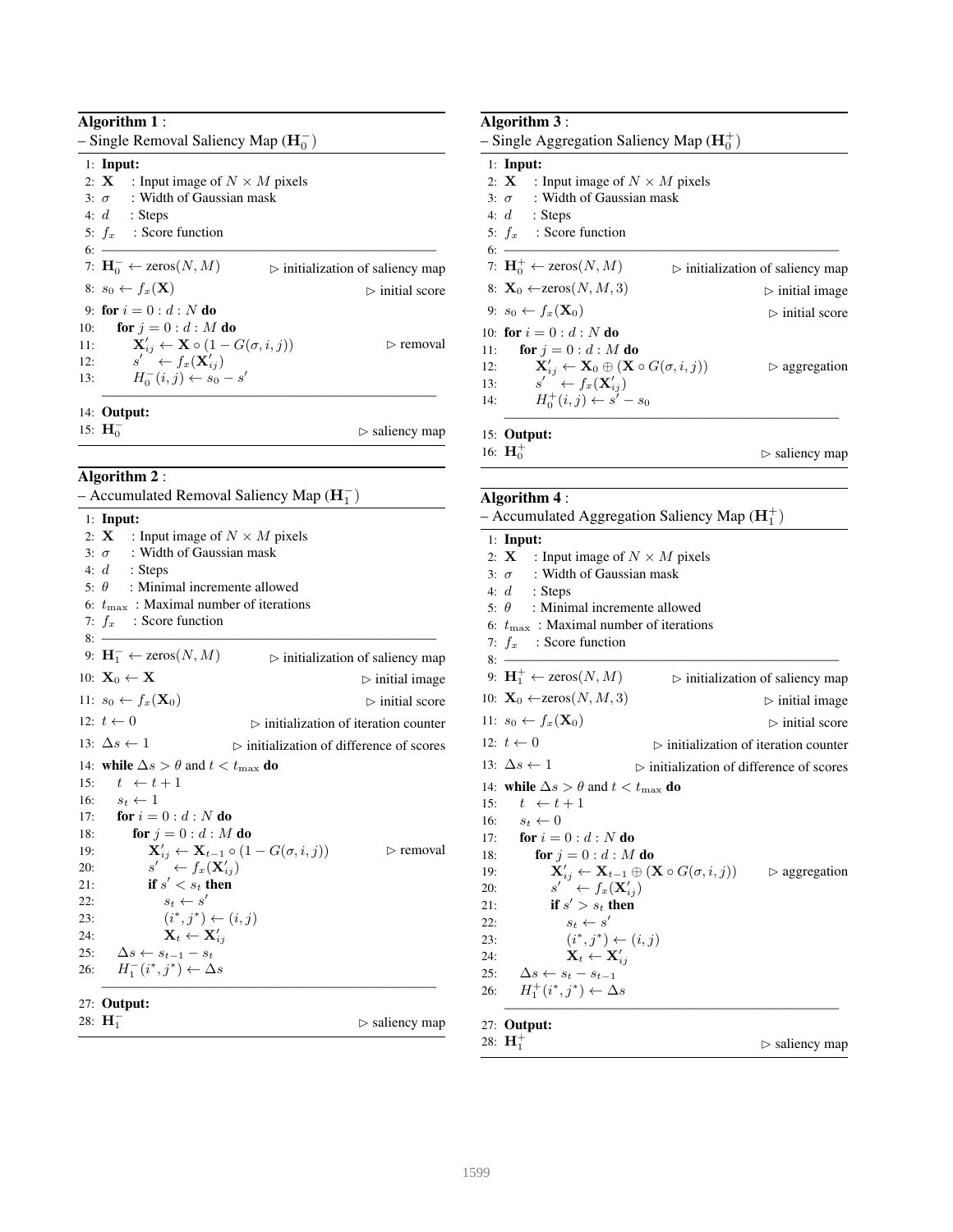Now, we can define a new saliency map by computing (6) iteratively as follows: In each iteration, the most relevant part of image  $X$  is removed. Thus, image  $X$  is replaced by  $X'_{ij}$  where  $(i, j)$  is  $(i^*, j^*)$ , the coordinates that maximize (6). In this approach, we start with  $X_0 = X$ , and after each iteration we obtain image  $X_t$  in which the most relevant part of image  $X_{t-1}$  is removed. The saliency map is defined in the pixels  $(i^*, j^*)$  where the part is removed, and the saliency map value is the difference of the new comparison score with the previous one.

$$
H_1^-(i^*,j^*) = f_x(\mathbf{X}_t) - f_x(\mathbf{X}_{t-1}),\tag{7}
$$

The iteration stops when a maximal number of iterations is achieved or the difference of the scores is low enough. The details of this approach are given in Algorithm 2.

### 2.3. Aggregation Strategy

Instead of removing parts, we can analyze now what happens when we add them. In this strategy, we define the modified face image by considering a circular region of  $X$  in  $(i, j)$ :

$$
\mathbf{X}'_{ij} = \mathbf{X} \circ G(\sigma, i, j), \tag{8}
$$

That is, a pixel-wise multiplication of image  $X$  and a mask of the same size with values between 0 and 1, where the elements of the mask corresponds to a Gaussian kernel of width  $\sigma$  centered in  $(i, j)$ . This operation corresponds to aggregate a circular region of  $X$  to a black image. An example is illustrated in Figure 1 (see 'Aggregation Images'). In this strategy, the aggregation is performed for a set of coordinates  $\{(i, j)\}\$  distributed in a grid manner across the image by steps of *d* pixels. For each modified image, we define a saliency map value:

$$
H_0^+(i,j) = f_x(\mathbf{X}'_{ij})
$$
\n(9)

That means, the larger this value the more relevant is the aggregated part. The algorithm is shown in Algorithm 3.

Similar to previous section, we repeat this procedure several times to aggregate in each iteration the most relevant part of image X. In this iterative process, we start with  $X_0 = Z$ , a black image, and after each iteration we obtain image  $X_t$  in which the most relevant part of image  $X$  is aggregated to  $X_{t-1}$ . The saliency map is defined in the pixels  $(i^*, j^*)$  where the part is aggregated, and the saliency map value is the difference of the new comparison score with the previous one:

$$
H_1^+(i^*,j^*) = f_x(\mathbf{X}_t) - f_x(\mathbf{X}_{t-1}),\tag{10}
$$

The iteration stops when a maximal number of iterations is achieved or the difference of the scores is low enough. The details of this approach are given in Algorithm 4.

# 2.4. Combining Removal and Aggregation

In Section 2.2, we compute two saliency maps:  $\mathbf{H}_{0}^{-}$  that gives information about the relevance of removing a single region in the input image, and  $H_1^-$  that gives information about the relevance of removing regions in combinations using an iterative approach. Similarly, In Section 2.3, we compute two saliency maps:  $H_0^+$  that gives information about the relevance of adding a single region in the input image, and  $H_1^+$  that gives information about the relevance of adding regions in combinations using an iterative approach. In our experiments, we observe that all four saliency maps are important. A simple way to consider all of them, giving them equal relevance, is to calculate the average of all of them:

$$
\bar{\mathbf{H}} = \frac{\mathbf{H}_0^- + \mathbf{H}_1^- + \mathbf{H}_0^+ + \mathbf{H}_1^+}{4}.
$$
 (11)

The saliency map  $H$  has been sparsely computed, that means,  $\overline{H}$  is given only in pixels  $\{(i, j)\}\$  that belong to the grid defined in steps of *d* pixels. For this reason, we smooth the obtained saliency map using a convolutional Gaussian kernel of width  $\sigma$ . This operation can fill the elements of matrix  $H$  that were not considered in the grid evaluation. Additionally, we scale the smoothed saliency map between 0 and 1 using the min-max normalization.

Then, the saliency map is computed by *i)* averaging the individual saliency maps using (11), *ii)* smoothing using a Gaussian mask as low pass filtering:

$$
\mathbf{D} = \text{conv}(\mathbf{\bar{H}}, G(\sigma)),\tag{12}
$$

and *iii)* scaling between zero and one:

$$
\text{MinPlus} = \frac{\mathbf{D} - D_{\text{min}}}{D_{\text{max}} - D_{\text{min}}}.\tag{13}
$$

This strategy preserves the original relevance of each saliency map. It differs from the original one, called AVG, proposed in [16], where the saliency map was computed (in reverse) by *i)* smoothing and *ii)* scaling each one of the four individual saliency maps and *iii)* averaging the four scaled maps.

The normalization used by MinPlus gives each map the same importance without weighting them, keeping the original values. In the experiments, we will see this advantage when comparing AVG with MinPlus.

# 3. Experimental Results

In this Section we present the results obtained in four scenarios: face verification, facial expression recognition, face detection and masked face detection. All of them use the strategy based on the definition of the black-box function '*fx*' explained in Section 2.1 for verification, attribute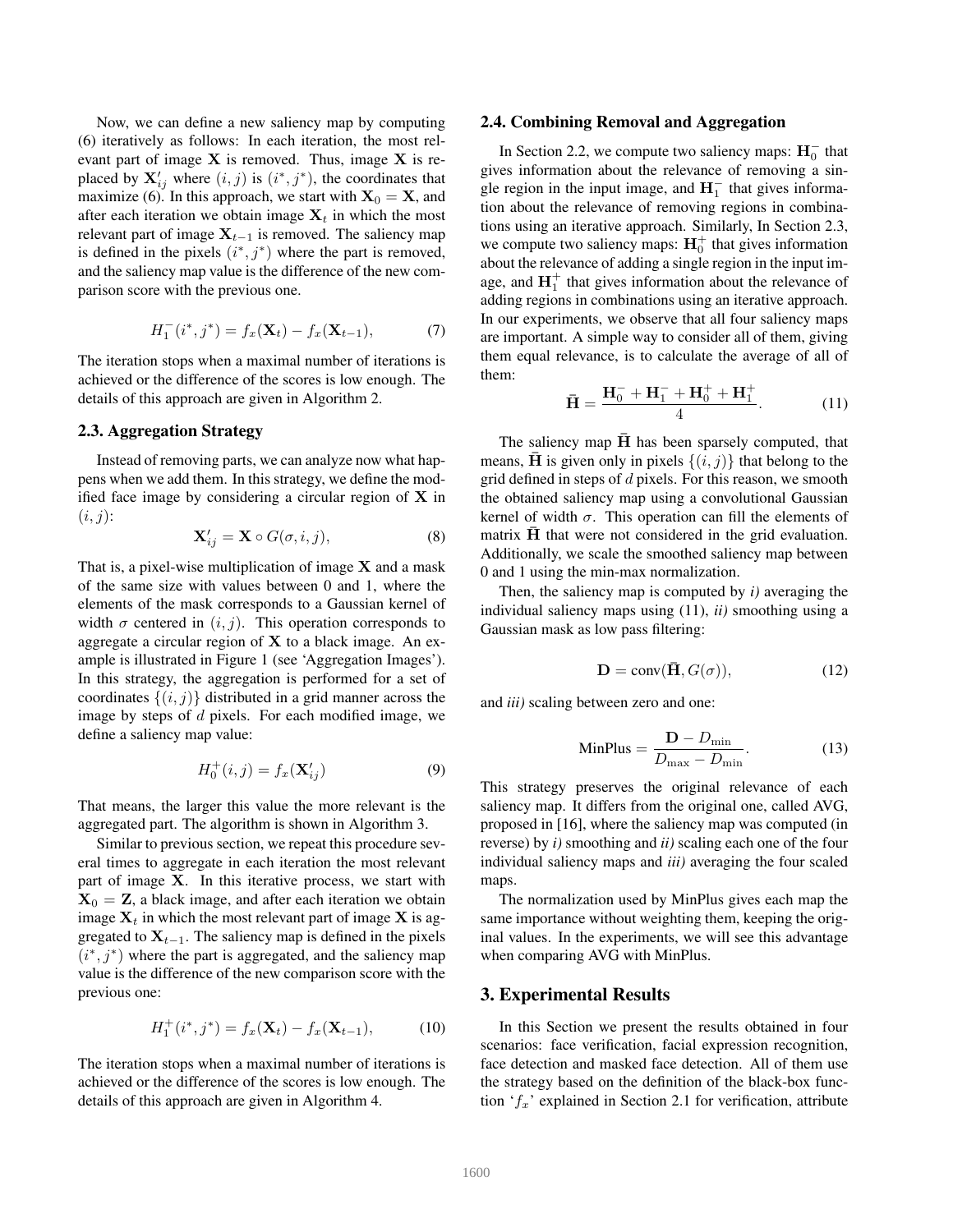

Figure 2. Explainability for face verification using ArcFace. In this case, the verification is performed for each original face image (called  $X$ ) against the first original face (called  $Y$ ).

recognition or detection. The experiments have been implemented in Python using Google Colab<sup>2</sup>.

As other state-of-the-art methods, we tested AVG for face verification [16]; and LIME [23] (adaption of original algorithm that shows the relevant parts of the face image), LIME-map (saliency map of LIME), RISE [19] (adaption of original algorithm using square masks), RISEgauss (adaption of RISE algorithm with Gaussian masks $3<sup>3</sup>$  in all experiments.

### 3.1. Face Verification

In these experiments, we show how are the saliency maps in face verification using ArcFace [8] for different kind of faces (with different expressions and occlusions). The results are shown in Figure 2. We can observe that MinPlus achieves stable saliency maps focused on relevant parts of the faces. It is worthwhile to mention that visually, MinPlus shows better results than AVG, because the saliency maps covers the relevant part of the face more homogeneously. In



Figure 3. Explainability for recognition of expressions using Xception. The figure shows the performance on four expressions (one per row): happiness, surprise, angry and neutral respectively.



Figure 4. Five different runs of LIME, RISEgauss, RISE for the explanation of the recognition of one expression (see original face in the row that corresponds to 'angry' in Figure 3). Since the random nature of these procedures, the result of each run is very different. In these experiments, each run is the average of 500 random masks.

the next experiments, we decided not to include AVG because it was originally developed for face verification, and because MinPlus achieves a better performance.

#### 3.2. Recognition of Facial Expressions

In this experiments, we tested the face expression recognition model based on Xception architecture [2] that is able to recognize the seven universal face expressions: angry, disgust, scared, happy, sad, surprised and neutral. For this

<sup>2</sup>Code and images are available on https://domingomery.ing. puc.cl/material/.

<sup>&</sup>lt;sup>3</sup>We create LIME-map (random selection of superpixels with a saliency map using RISE strategy) and RISEgauss (that replaces squares by Gaussian masks) as simple modifications of the original algorithms.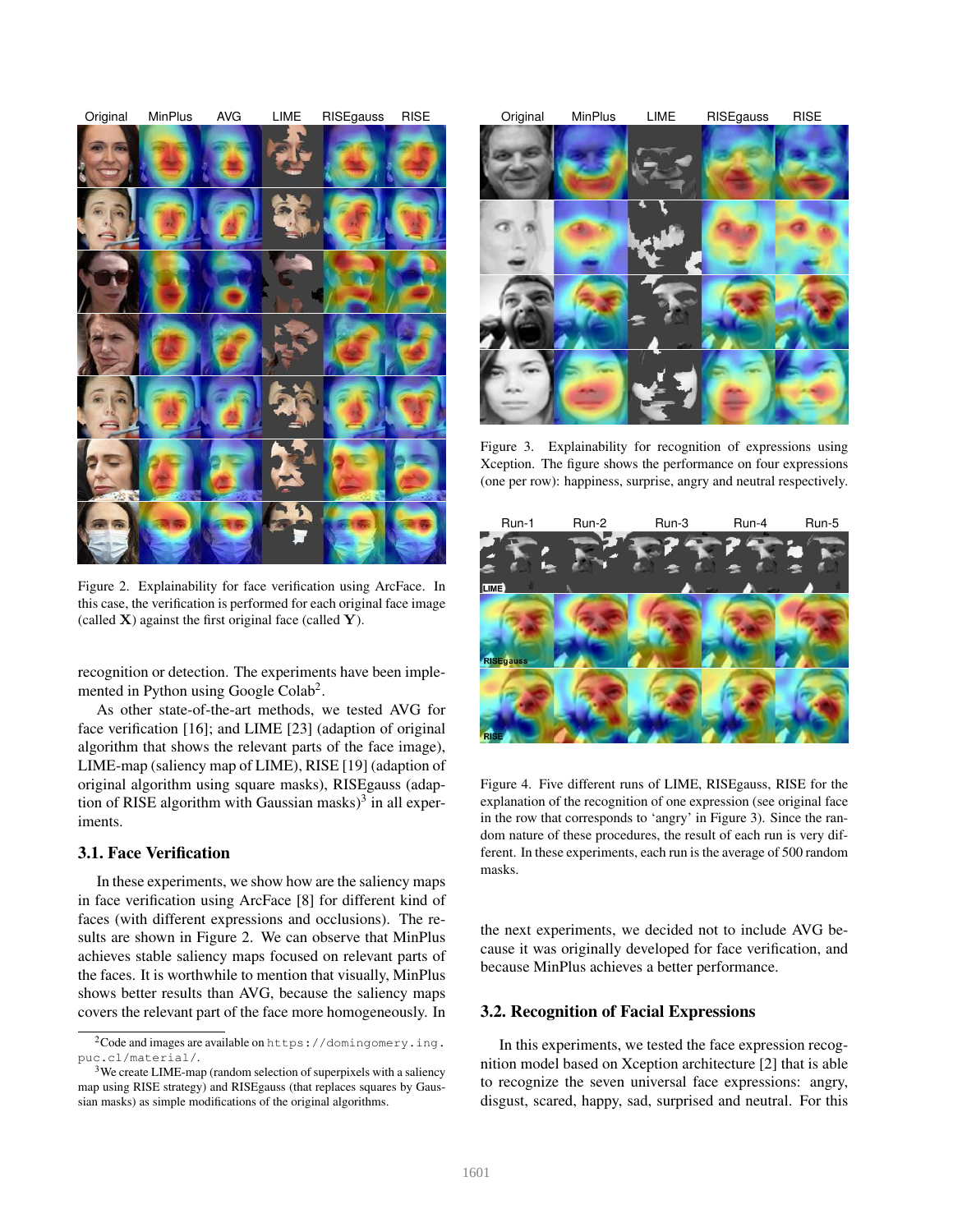

Figure 5. Explainability for face detection using MTCNN.

task we selected some images of FER-2013 dataset<sup>4</sup>. The results are shown in Figure 3. We present the saliency maps for five expressions: happy, surprise, angry and neutral. We observe the most important regions of the face are that highlighted by each method. MinPlus offers stable saliency maps because it is not random in nature like the other ones as shown in Figure 4. We could avoid this random problem by averaging the saliency maps of multiple executions, however, that would substantially increase the execution time of each algorithm. In our experiments, the execution time of each of these methods is approximately 3 minutes. A satisfactory result would bring the run to more than 30 minutes. On the other hand, MinPlus requires 4:30 minutes. In this comparison, the unstable response of LIME and RISE is a disadvantage.

# 3.3. Face Detection

We evaluate the  $MTCNN<sup>5</sup>$  approach for face detection [32]. In the experiments, we tested the performance of the saliency methods in several face images in different scenarios, poses and expressions. The results are shown in Figure 5. We observe how compact is the result of MinPlus, where the saliency map are focused on the faces only.

### 3.4. Masked Face Detection

With the COVID-19 pandemic, the performance in face detection and face localization has decreased due to the use of face masks [17]. We consider in this Section, how our approach can be used to evaluate a face detection algorithm



Figure 6. Explainability for detection of faces with masks using YOLOv5s.

in faces with and without masks. We trained a YOLOv $5s<sup>6</sup>$ model, to detect three classes of faces: with no-mask, with mask (correctly worn) and , with mask (incorrectly worn)<sup>7</sup>. In this experiment, we evaluated the detection of the second class defining '*fx*' as a detection function (see Section 2.1). Some results are shown in Figure 6.

In order to evaluate objectively the performance of the saliency maps, we developed a new strategy (as shown in the right figure in Figure 7). We compare the binary image defined by the detected bounding box (blue rectangle) with the binary image defined by thresholding the saliency map (orange shape). Thus, for different thresholds we have different precision-recall values that can be computed from the true positive, false positive and false negative pixels. The area under the precision-recall curve (AP) is presented in Table 1 for the twenty images of this class in the testing subset. The higher the AP value the better the compactness of the saliency map. This is achieved by our method Min-Plus.

#### 3.5. Discussion

MinPlus achieves saliency maps that are stable, very focused and interpretable to humans. Our method shows promising results in comparison with other state-of-the-art methods because it is not random in nature like the others. To illustrate the random effect in LIME and RISE, we run the methods five times and show the variation of the results in Figure 4. This phenomenon is not present in MinPlus, because there is no random component. The experiments

<sup>4</sup>See https://www.kaggle.com/msambare/fer2013.

 $5$ See https://github.com/kpzhang93/MTCNN\_face\_ detection\_alignment.

<sup>6</sup>See https://github.com/ultralytics/yolov5.

<sup>&</sup>lt;sup>7</sup>The dataset was exported via roboflow.ai. It includes 2033 images: 87.5% for training, 8.5% for validation and 4% for testing.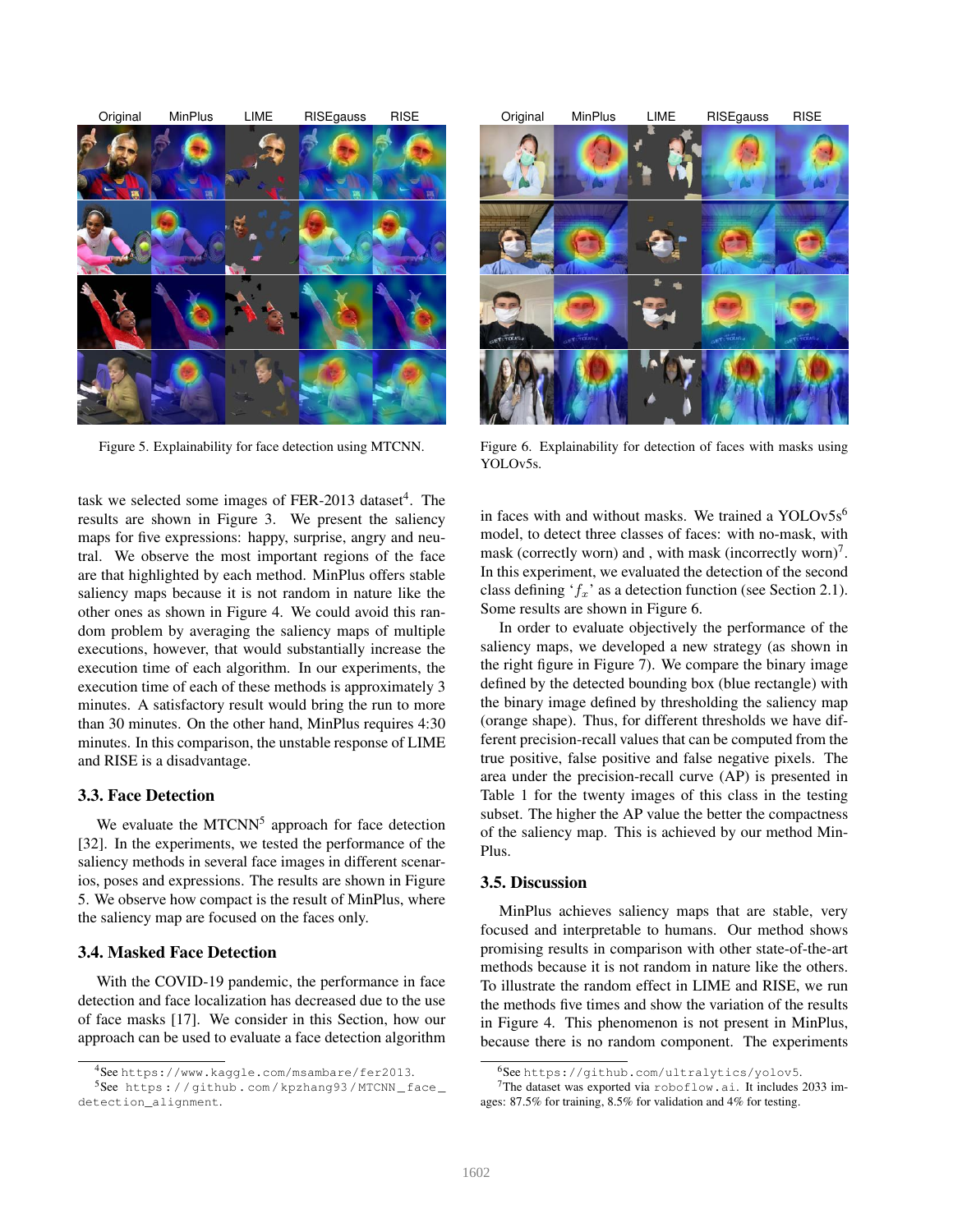

Figure 7. Definition of false negative, false positive and true positive using YOLOv5s.

| Image | MinPlus | LIME-map | <b>RISEgauss</b> | RISE |
|-------|---------|----------|------------------|------|
| 01    | 0.93    | 0.77     | 0.84             | 0.92 |
| 02    | 0.94    | 0.85     | 0.94             | 0.92 |
| 03    | 0.93    | 0.74     | 0.93             | 0.93 |
| 04    | 0.92    | 0.76     | 0.77             | 0.52 |
| 05    | 0.80    | 0.50     | 0.79             | 0.74 |
| 06    | 0.90    | 0.44     | 0.92             | 0.83 |
| 07    | 0.86    | 0.64     | 0.82             | 0.88 |
| 08    | 0.95    | 0.56     | 0.95             | 0.82 |
| 09    | 0.91    | 0.59     | 0.88             | 0.83 |
| 10    | 0.78    | 0.69     | 0.73             | 0.83 |
| 11    | 0.91    | 0.59     | 0.85             | 0.84 |
| 12    | 0.97    | 0.55     | 0.95             | 0.72 |
| 13    | 0.90    | 0.87     | 0.85             | 0.85 |
| 14    | 0.84    | 0.81     | 0.91             | 0.94 |
| 15    | 0.97    | 0.84     | 0.92             | 0.93 |
| 16    | 0.88    | 0.71     | 0.86             | 0.82 |
| 17    | 0.90    | 0.43     | 0.83             | 0.88 |
| 18    | 0.91    | 0.75     | 0.85             | 0.85 |
| 19    | 0.85    | 0.69     | 0.87             | 0.85 |
| 20    | 0.83    | 0.64     | 0.82             | 0.77 |
| Mean  | 0.90    | 0.67     | 0.86             | 0.83 |
|       |         |          |                  |      |

Table 1. AP in masked face detection using YOLOv5s

show that MinPlus can be used to evaluate any facial analysis approach as a black-box with a known recognition function  $f_x$ <sup>'</sup>.

# 4. Conclusions

We presented MinPlus, a saliency map that can be used to explain any facial analysis algorithm. In this method, we only need the input-output function of the black-box '*fx*'. The key idea is based on how the probability of recognition of a given image changes when it is perturbed. MinPlus removes and aggregates different parts of the image, and measure contributions of these parts individually and in-collaboration as well. We tested and compared our method in four different scenarios: face verification, expression recognition, face detection, and masked face recognition. The results show saliency maps focused on relevant parts. This paper presents a qualitative explanation of any facial analysis approach, in which it can be clearly appreciated which are the most relevant areas that an algorithm takes into account to carry out the recognition. We believe that our approach can be used to evaluate commercial offthe-shelf recognition systems as well. We conclude that MinPlus achieves saliency maps that are stable and interpretable to humans. In addition, our method shows promising results in comparison with other state-of-the-art methods like AVG, LIME and RISE. This paper presents good insights into any facial analysis approach. It can be used to highlight the most relevant areas that an algorithm takes into account to carry out the recognition process.

## Acknowledgement

This work was supported by Fondecyt Grant No. 1191131 from ANID–Chile and National Center for Artificial Intelligence CENIA FB210017, Basal ANID–Chile.

# References

- [1] Marco Ancona, Enea Ceolini, Cengiz Öztireli, and Markus Gross. Gradient-Based Attribution Methods. *Lecture Notes in Computer Science (including subseries Lecture Notes in Artificial Intelligence and Lecture Notes in Bioinformatics)*, 11700 LNCS:169–191, 2019.
- [2] Octavio Arriaga, Matias Valdenegro-Toro, and Paul Plöger. Real-time convolutional neural networks for emotion and gender classification. *arXiv preprint arXiv:1710.07557*, 2017.
- [3] Xiao Bai, Xiang Wang, Xianglong Liu, Qiang Liu, Jingkuan Song, Nicu Sebe, and Been Kim. Explainable Deep Learning for Efficient and Robust Pattern Recognition: A Survey of Recent Developments. *Pattern Recognition*, 120:108102, 2021.
- [4] Manuele Bicego, Enrico Grosso, Andrea Lagorio, Gavin Brelstaff, Linda Brodo, and Massimo Tistarelli. Distinctive-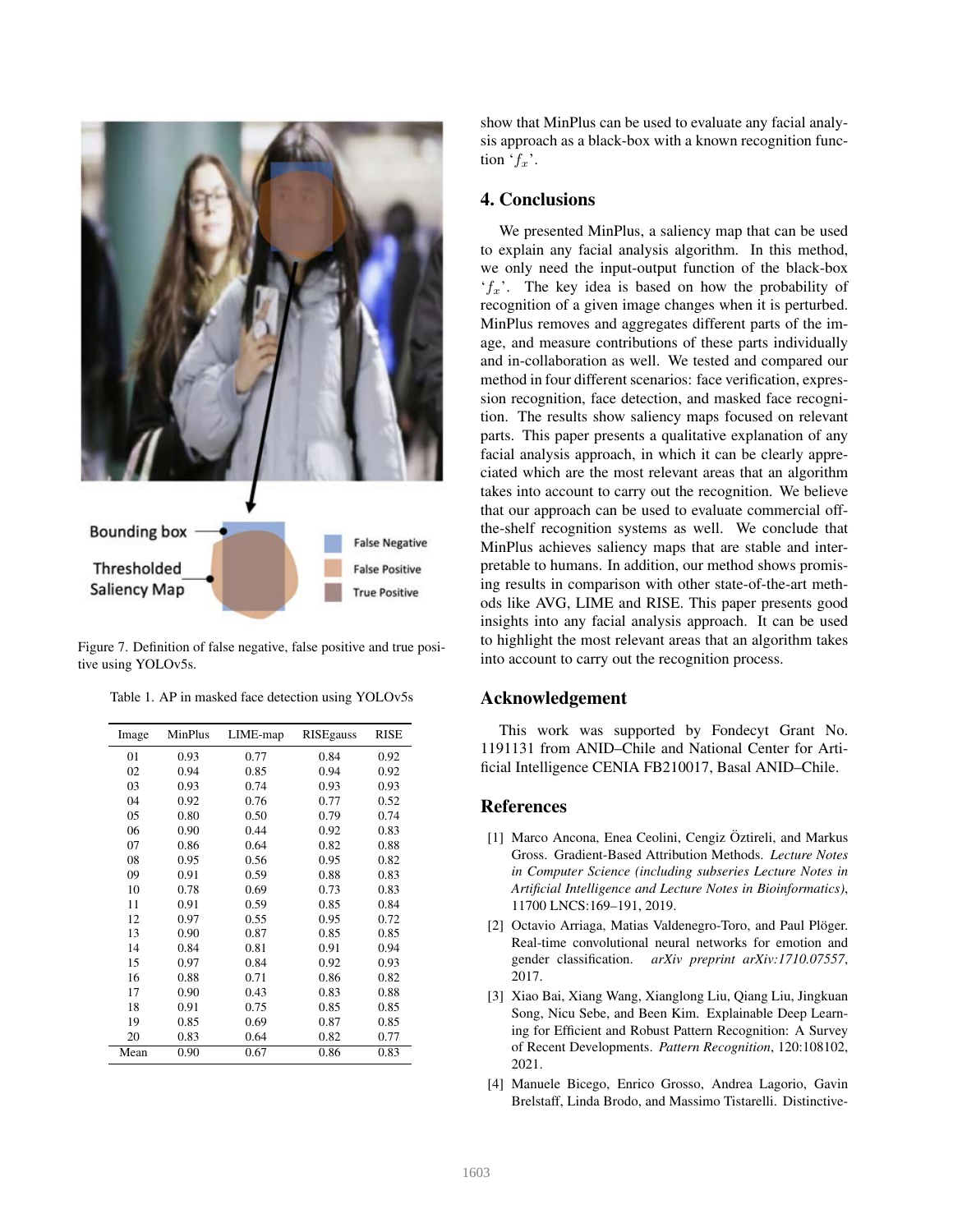ness of faces: a computational approach. *ACM Transactions on Applied Perception (TAP)*, 5(2):1–18, 2008.

- [5] Chunshui Cao, Xianming Liu, Yi Yang, Yinan Yu, Jiang Wang, Zilei Wang, Yongzhen Huang, Liang Wang, Chang Huang, Wei Xu, Deva Ramanan, and Thomas S. Huang. Look and think twice: Capturing top-down visual attention with feedback convolutional neural networks. *Proceedings of the IEEE International Conference on Computer Vision*, 2015 Inter:2956–2964, 2015.
- [6] Gregory Castañón and Jeffrey Byrne. Visualizing and quantifying discriminative features for face recognition. *Proceedings - 13th IEEE International Conference on Automatic Face and Gesture Recognition, FG 2018*, pages 16–23, 2018.
- [7] Piotr Dabkowski and Yarin Gal. Real time image saliency for black box classifiers. *Advances in Neural Information Processing Systems*, 2017-Decem:6968–6977, 2017.
- [8] Jiankang Deng, Jia Guo, Niannan Xue, and Stefanos Zafeiriou. Arcface: Additive angular margin loss for deep face recognition. In *Proceedings of the IEEE/CVF Conference on Computer Vision and Pattern Recognition*, pages 4690–4699, 2019.
- [9] Ruth Fong, Mandela Patrick, and Andrea Vedaldi. Understanding deep networks via extremal perturbations and smooth masks. *Proceedings of the IEEE International Conference on Computer Vision*, 2019-Octob:2950–2958, 2019.
- [10] Ruth C. Fong and Andrea Vedaldi. Interpretable Explanations of Black Boxes by Meaningful Perturbation. *Proceedings of the IEEE International Conference on Computer Vision*, 2017-Octob:3449–3457, 2017.
- [11] Ashkan Khakzar, Soroosh Baselizadeh, Saurabh Khanduja, Christian Rupprecht, Seong Tae Kim, and Nassir Navab. Improving feature attribution through input-specific network pruning. *arXiv preprint arXiv:1911.11081*, 2019.
- [12] Sunbin Kim and Hyeoncheol Kim. Deep explanation model for facial expression recognition through facial action coding unit. In *2019 IEEE International Conference on Big Data and Smart Computing (BigComp)*, pages 1–4. IEEE, 2019.
- [13] Kunpeng Li, Ziyan Wu, Kuan-Chuan Peng, Jan Ernst, and Yun Fu. Tell me where to look: Guided attention inference network. In *Proceedings of the IEEE Conference on Computer Vision and Pattern Recognition*, pages 9215–9223, 2018.
- [14] Yu-Sheng Lin, Zhe-Yu Liu, Yu-An Chen, Yu-Siang Wang, Hsin-Ying Lee, Yi-Rong Chen, Ya-Liang Chang, and Winston H Hsu. xCos: An explainable cosine metric for face verification task. *arXiv preprint arXiv:2003.05383*, 2020.
- [15] Scott M Lundberg and Su-In Lee. A unified approach to interpreting model predictions. In *Proceedings of the 31st international conference on neural information processing systems*, pages 4768–4777, 2017.
- [16] Domingo Mery and Bernardita Morris. On black-box explanation for face verification. In *Proceedings of the IEEE/CVF Winter Conference on Applications of Computer Vision*, pages 3418–3427, 2022.
- [17] Mei Ngan, Patrick Grother, and Kayee Hanaoka. Ongoing face recognition vendor test (frvt): Part 6b: Face recognition accuracy with face masks using post-covid-19 algorithms. 2022.
- [18] Omkar M Parkhi, Andrea Vedaldi, and Andrew Zisserman. Deep face recognition. In *British Machine Vision Conference (BMVC2015)*, 2015.
- [19] Vitali Petsiuk, Abir Das, and Kate Saenko. RisE: Randomized input sampling for explanation of black-box models. *British Machine Vision Conference 2018, BMVC 2018*, 1, 2019.
- [20] Vitali Petsiuk, Rajiv Jain, Varun Manjunatha, Vlad I Morariu, Ashutosh Mehra, Vicente Ordonez, and Kate Saenko. Black-box explanation of object detectors via saliency maps. In *Proceedings of the IEEE/CVF Conference on Computer Vision and Pattern Recognition*, pages 11443– 11452, 2021.
- [21] P Jonathon Phillips and Mark Przybocki. Four principles of explainable ai as applied to biometrics and facial forensic algorithms. *arXiv preprint arXiv:2002.01014*, 2020.
- [22] Arun Rai. Explainable AI: from black box to glass box. *Journal of the Academy of Marketing Science*, 48(1):137–141, 2020.
- [23] Marco Tulio Ribeiro, Sameer Singh, and Carlos Guestrin. "Why should i trust you?" Explaining the predictions of any classifier. *Proceedings of the ACM SIGKDD International Conference on Knowledge Discovery and Data Mining*, 13- 17-Augu:1135–1144, 2016.
- [24] Ramprasaath R. Selvaraju, Michael Cogswell, Abhishek Das, Ramakrishna Vedantam, Devi Parikh, and Dhruv Batra. Grad-CAM: Visual Explanations from Deep Networks via Gradient-Based Localization. *International Journal of Computer Vision*, 128(2):336–359, 2020.
- [25] Ramprasaath R Selvaraju, Abhishek Das, Ramakrishna Vedantam, Michael Cogswell, Devi Parikh, and Dhruv Batra. Grad-cam: Why did you say that? *arXiv preprint arXiv:1611.07450*, 2016.
- [26] Karen Simonyan, Andrea Vedaldi, and Andrew Zisserman. Deep inside convolutional networks: Visualising image classification models and saliency maps. *2nd International Conference on Learning Representations, ICLR 2014 - Workshop Track Proceedings*, pages 1–8, 2014.
- [27] Yunchao Wei, Jiashi Feng, Xiaodan Liang, Ming-Ming Cheng, Yao Zhao, and Shuicheng Yan. Object region mining with adversarial erasing: A simple classification to semantic segmentation approach. In *Proceedings of the IEEE conference on computer vision and pattern recognition*, pages 1568–1576, 2017.
- [28] Jonathan R. Williford, Brandon B. May, and Jeffrey Byrne. Explainable Face Recognition. *Lecture Notes in Computer Science (including subseries Lecture Notes in Artificial Intelligence and Lecture Notes in Bioinformatics)*, 12356 LNCS:248–263, 2020.
- [29] Tian Xu, Jiayu Zhan, Oliver GB Garrod, Philip HS Torr, Song-Chun Zhu, Robin AA Ince, and Philippe G Schyns. Deeper interpretability of deep networks. *arXiv preprint arXiv:1811.07807*, 2018.
- [30] Bangjie Yin, Luan Tran, Haoxiang Li, Xiaohui Shen, and Xiaoming Liu. Towards interpretable face recognition. *Proceedings of the IEEE International Conference on Computer Vision*, 2019-Octob:9347–9356, 2019.